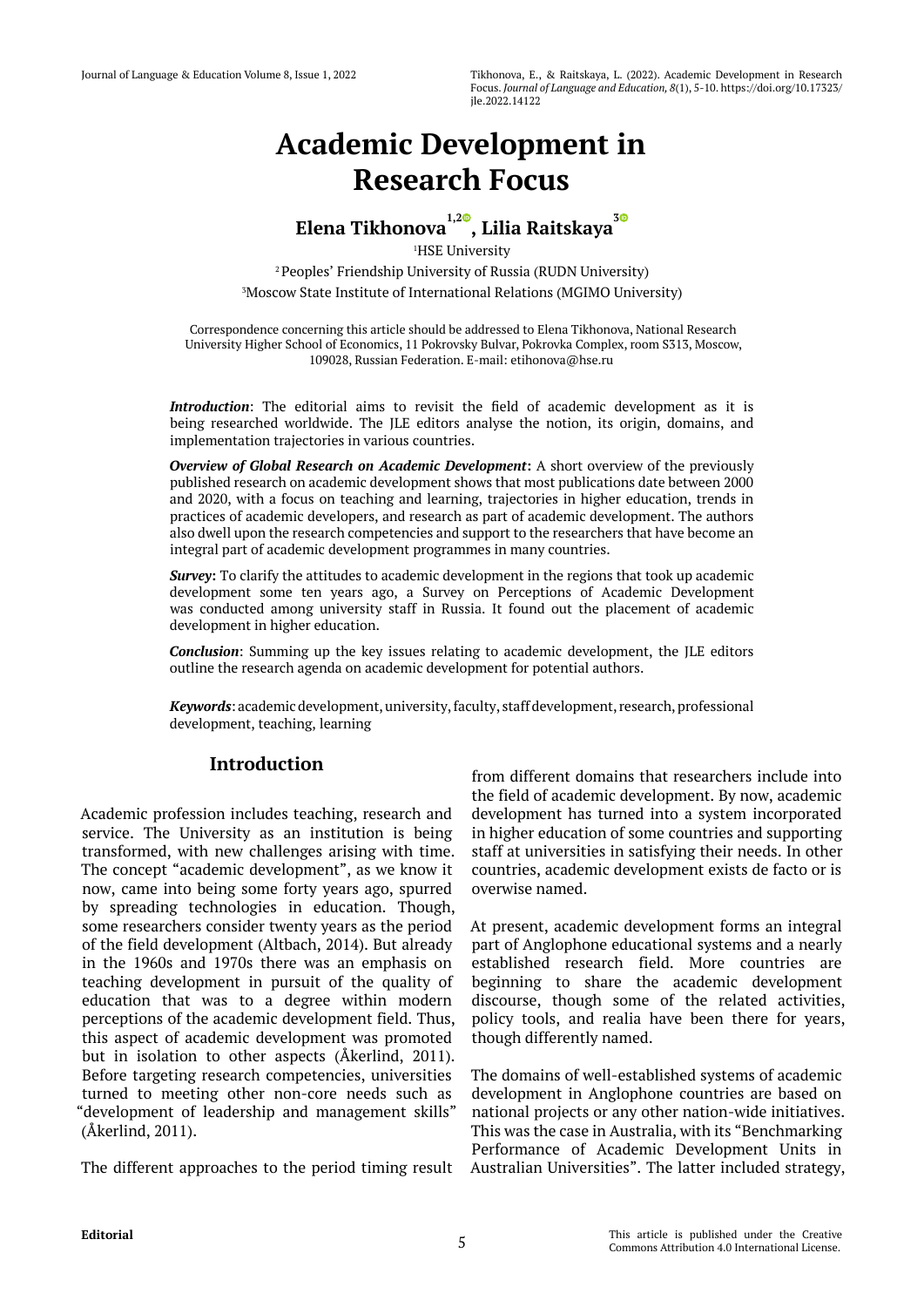policy and governance at institution, quality of learning and teaching, scholarship of learning and teaching, professional development, credit-bearing programmes in higher education, learning and teaching development, engagement, academic teaching development, engagement, academic development unit effectiveness (CADAD, 2011).

There is another complex approach to academic development within which "six qualitatively different ways of experiencing development" are outlined, including work productivity, academic standing, work quality, breadth of understanding, contribution to a field or community (Åkerlind, 2005). Some researchers categorise "academic development work as academic, professional, or a mix of the two" (Fraser & Ling, 2014).

In response to the new challenges, academic development as a system within universities has broadened to cover support to students' learning and, to some point, research. The manifestation of higher education and growing international competition among universities have forced universities to invest more in research, becoming "research intensive" (Altbach, 2014).

A mixture of approaches to research as an essential part of academic development resulted from the role that research plays in the activities of university professors and lecturers. Whereas research is incorporated in the profession of university teachers at large, there are notable differences among the university requirements towards research and publications depending on academic positions and countries.

In Anglophone countries, a tenure-track professorship implies a teaching professor, who may be engaged in research. Moreover, though teaching and university service state the core of the activities of a tenuretrack professor, a tenure is granted mainly based on research. Research professors are a separate category, and as such their research is funded in a different way. In non-Anglophone countries, professorships tend to focus on teaching with research as an essential, but incidental activity, with few exceptions.

The shift to research in academic development has become remarkable, with universities getting involved into university rankings. As most of the rankings are essentially based on university scholarly publications and their scientometrics, professors and lecturers have found themselves involuntarily bound to publish articles in highly reputed journals. Thus, research is formally incorporated into academic development systems at universities.

## **An Overview of Global Research on Academic Development**

As of February 26, 2022, there are as many as 2,058 Scopus-indexed publications with "academic development" as the key word. The first record in Scopus dates to 1961. In the period between 1961 and 2003, the database registered annually from 1 to 19 publications. During 2004-2011, there were 27-79 publications a year. Starting from 2012, the annual numbers were over 100, with 191 and 205 in 2020 and 2021 respectively. The statistics for 2022 are incomplete (26 publications as of February 26, 2022).

The selected publications represent Social Sciences (48.8%); Psychology (9.9%); Medicine (9.7%); Computer Science (6.3%); Arts and Humanities (4.9%): Engineering (4.5%); Business, Management and Accounting (3.2%), and others (with less than 2%).

The leading source by the number of publications is the *International Journal for Academic Development* (233 publications). The most proliferate authors include A. J. Martin (12 publications); T. Roxa (11 publications); B. Leibowitz (10 publications).

The search for "academic development" keyword brought 1,512 results (as of February 28, 2022). The results were recorded from 1981 to 2022, with over 150 annually from 2017 and under 50 before 2010.

The source ranking first by the number of publications is the *International Journal for Academic Development* (132 publications), the leading world source with the focus on academic development.

The patterns and trends in the publications indexed in the Web of Science are very much in compliance with those in Scopus, as the *International Journal for Academic Development* is indexed in the both databases.

The prevailing topics in the most cited articles and reviews cover general issues, including the field scope and research approaches (Clegg, 2012; Fraser & Ling, 2014; Greertsema, 2016; Fyffe, 2018); teaching and learning (Barrow & Grant, 2012; Van Schalkwyk, Lebowitz, Herman, & Farmer, 2015); trajectories in higher education (Matthews, Lodge, & Bosanquet, 2014); trends in practices of academic developers (Jones et al., 2017; Sugrue, Englund, Solbrekke, & Fossland, 2018); research as part of academic development (Boyd & Smith, 2016); teacher identity (Van Lankveld et al., 2017).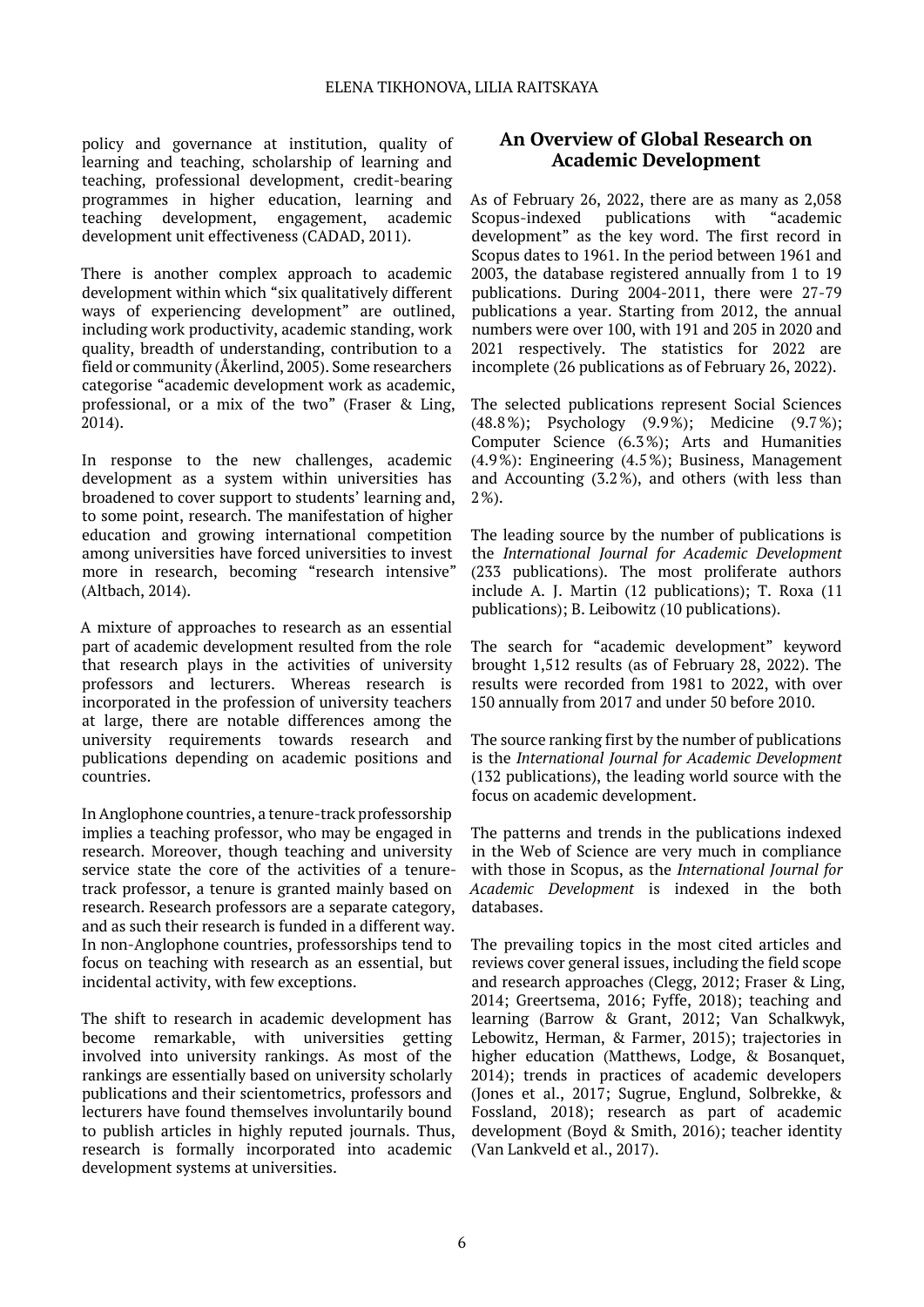#### ACADEMIC DEVELOPMENT IN RESEARCH FOCUS

## **A Survey on Perceptions of Academic Development**

In 2013, Russia found itself among those countries that joined university rankings (QS). It spurred the universities in Russia to promote research and encourage their researchers to publish the results of their work more actively in international highly reputed journals. The researchers needed support in promoting their publishing activities. New mechanisms were introduced at the universities that reminded of academic development structures in the Anglophone countries.

To estimate what perceptions of academic development are prevailing among Russian educators, administration, faculty, and teaching staff at universities, we conducted a small-scale survey.

The survey aims are to find out:

- when the participants came across academic development for the first time;
- what academic development includes;
- what constitutes the difference, if any, between

academic and professional development;

in what ways academic development is integrated into universities.

Participants: 110 participants from six universities located in Russia, including

- 58 professors and lecturers (52.7%), 14 out of 58 are part-time administrators;
- 12 faculty staff  $(10.9\%)$ ;
- 30 researchers with part-time teaching (27.3%);
- 10 teaching PhD students (9.1%).

The survey was anonymous and voluntary. All participants were informed of the survey aims and the further use of its results for research purposes. The survey was completed in February 2022.

25.5% of the respondents never heard of academic development. Only 14.5% came across the term within the previous 10 years. Another 30.9% learned about academic development within the last 5 years. The remaining 29.1% of the participant heard of the phenomenon some 1-2 years ago (see Diagram 1).

#### **Diagram 1**

*The awareness of the educators, university faculty and teaching staff of academic development in the survey at Russian universities*



According to the respondents, the concept of academic development covers research competencies (45.5%); information competencies (12.8%); competencies relating to teaching and learning (10.9%); competencies relating to technologies in teaching and learning (10.9%); personal growth competencies (9.1%); academic writing (3.6%); other competencies, including professional development competencies (7.3%).

In the survey, there were judgements on academic development vs professional development that are rather common among university teaching staff in many countries. They include the following observations (slightly abridged):

- Academic development is aimed at enhancing research competencies for teaching purposes;
- Academic development is a complex activity, including fostering research, teaching and information competences of academic staff;
- Professional development is limited to the professional activity. Academic development entails efforts relating to efficient teaching at university and educational technologies;
- Academic development boils down to teaching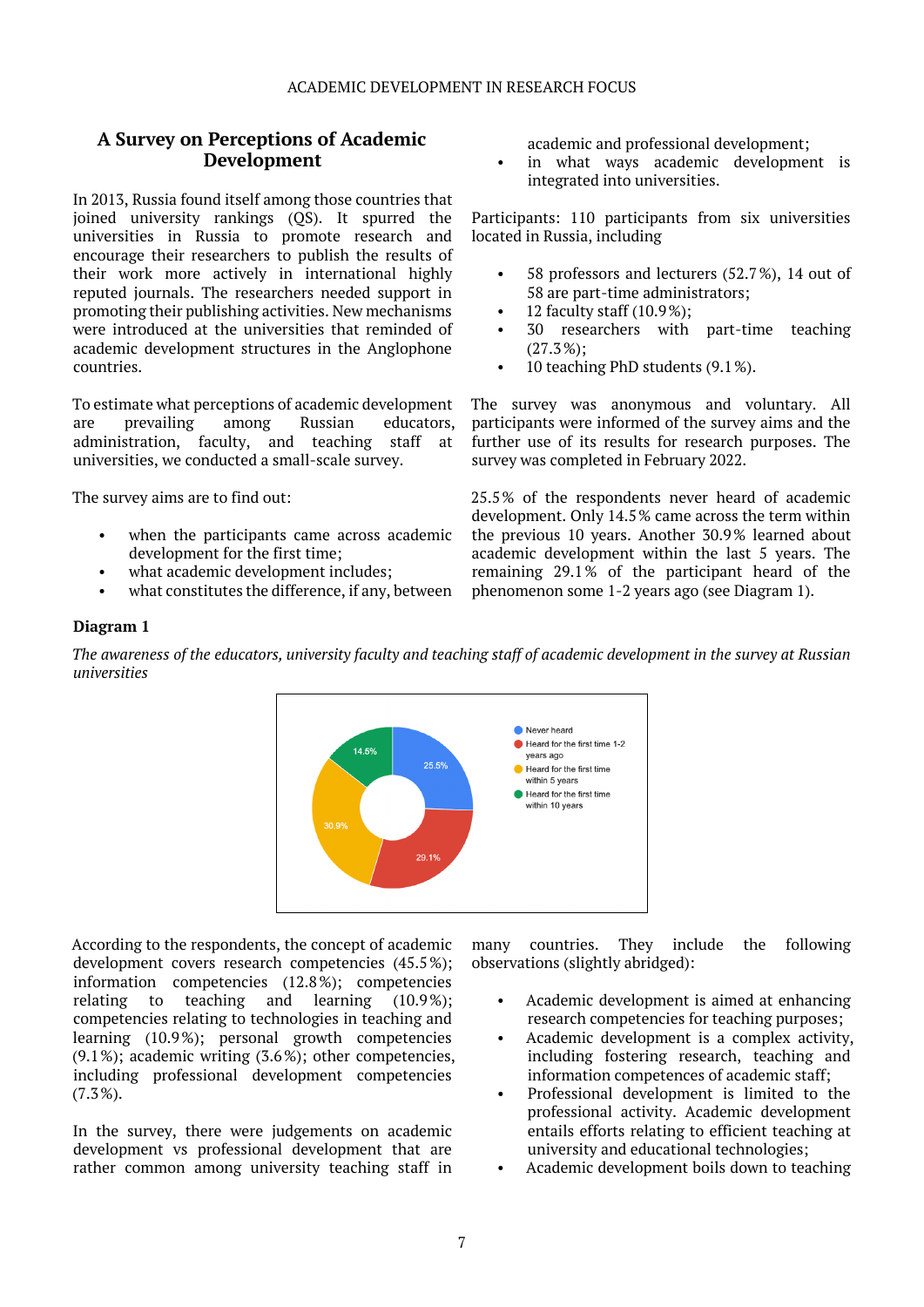at university and educational technologies;

- Professional development is aimed at the higher quality of educational services in higher education by introducing new teaching techniques. Academic development targets university teachers' research directly or indirectly connected with the taught subjects;
- Academic development targets the educational institution on the whole;
- Academic development is linked to academia and research;
- Academic development is limited to research, scholarly writing, recognition in science;
- Academic development is a specially organised and directed activity for teaching and faculty staff to get engaged in educational

business, new services and programmes of life-long learning;

• Academic development implies development of teachers' personality, fostering new competencies, building a successful career.

A mixture of notions, contradictory statements, and the above definitions points to the fact that not all universities worldwide have similar approaches to academic development.

There were another two questions in the survey giving an insight into the situation and perceptions of academic development as well as the depth it is incorporated in higher education in Russia (see Diagram 2 and Diagram 3).

### **Diagram 2**

*Survey Question 5. Is the term "academic development" used in any programme at your university?*



#### **Diagram 3**

*Survey Question 5. Is the term "academic development" used in your university's internal communication and documentation?*



Judging by the results of the survey, the participants included university teaching and faculty staff who were unevenly aware of academic development. The contradictions in valuations and definitions reflected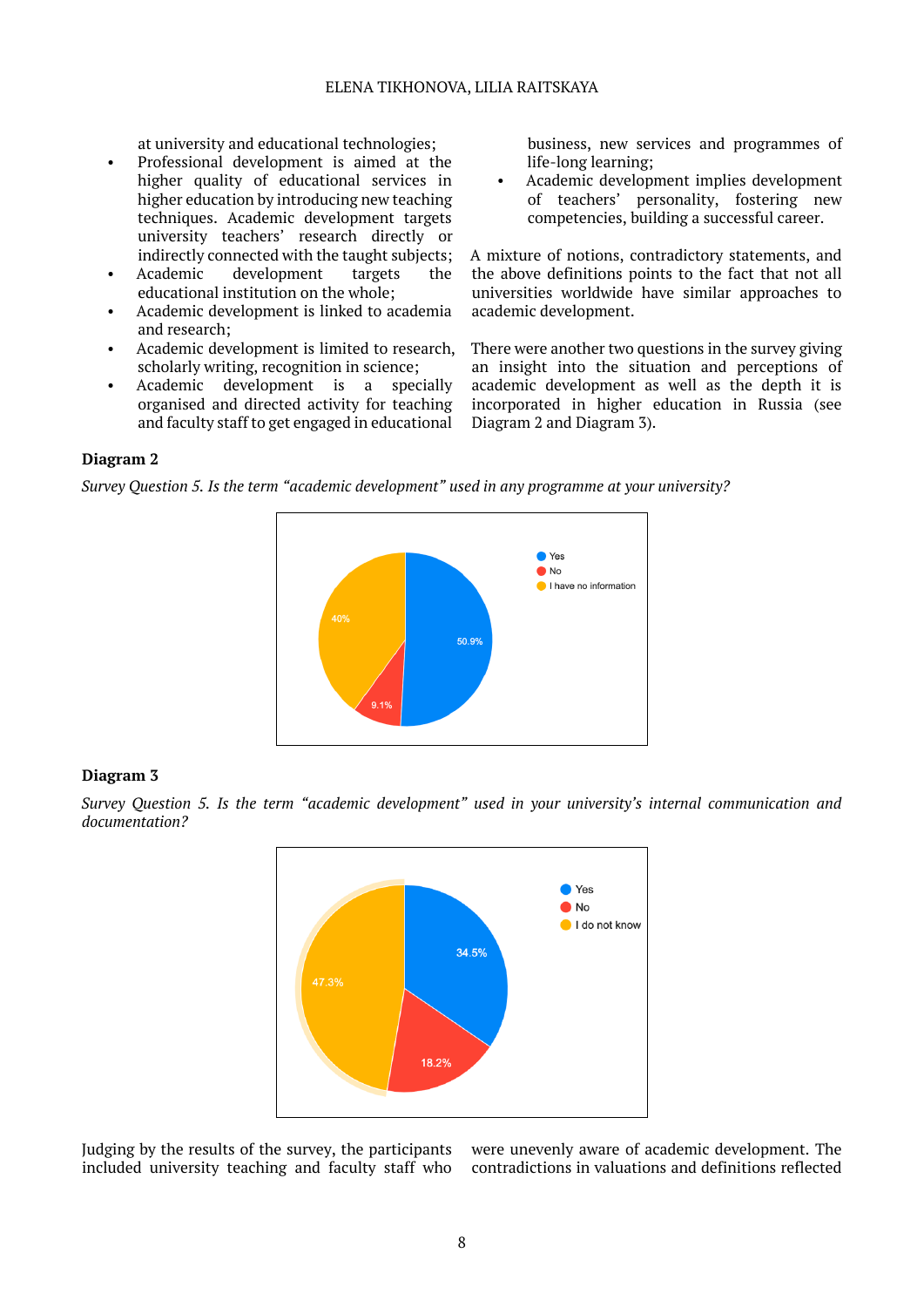insufficient or undue efforts to introduce academic development in the universities in Russia. Another explanation is that there might be various terminology used globally and locally. The comparable views are registered in other countries with similar conditions. Some additional research is necessary to get a more unbiased understanding of the situation.

## **Conclusion**

Academic development is a rapidly changing field. The research responds to the new challenges universities and academic profession are facing worldwide. The JLE is willing to give preference to manuscripts on themes within the academic development agenda as the editorial board sees the importance and prominence of the field issues for higher education.

The JLE potential authors might focus on the domains that academic development contains. We attach a particular interest to research as a component of academic development programmes, including support to researchers in determining their publishing trajectory.

## **Declaration of Competing Interest**

None declared.

#### **References**

- Åkerlind, G. S. (2005). Academic growth and development – how do university academics experience it? *Higher Education*, *50*, 1-32. https:// doi.org/10.1007/s10734-004-6345-1
- Åkerlind, G. S. (2011). Separating the 'teaching' from the 'academic': Possible unintended consequences. *Teaching in Higher Education, 16*(2), 183-195. https://doi.org/10.1080/13562517.2010.5 07310
- Altbach, P.G. (2014). The emergence of a field and training in higher education. *Studies in Higher Education, 39*(8), 1306-1320. https://doi.org/10.10 80/03075079.2014.949541
- Barrow, M., & Grant, B. (2012). The "truth" of academic development: How did it get to be about "teaching and learning"? *Higher Education Research and Development, 31*(4), 465-477. https://doi.org/1 0.1080/07294360.2011.602393
- Boyd, P., & Smith, C. (2016). The contemporary academic: Orientation towards research work and researcher identity of higher education lecturers

in the health professions. *Studies in Higher Education, 41*(4), 678-695. https://doi.org/10.1080 /03075079.2014.943657

- Clegg, S. (2012). Conceptualising higher education research and/or academic development as "fields": A critical analysis. *Higher Education Research and Development, 31*(5), 667-678. https://doi.org/10.10 80/07294360.2012.690369
- Council of Australian Directors of Academic Development (CADAD). (2011). *Benchmarking Performance of Academic Development Units in Australian Universities.* https://www.caullt.edu. au/wp-content/uploads/2017/02/Benchmarking\_ Report.pdf
- Fraser, K., & Ling, P. (2014). How academic is academic development? *International Journal for Academic Development, 19*(3), 226-241. https://doi.org/10.10 80/1360144X.2013.837827
- Fyffe, J. M. (2018). Getting comfortable with being uncomfortable: A narrative account of becoming an academic developer. *International Journal for Academic Development, 23*(4), 355-366. https://doi. org/10.1080/1360144X.2018.1496439
- Geertsema, J. (2016). Academic development, SoTL and educational research. *International Journal for Academic Development, 21*(2), 122-134. https://doi. org/10.1080/1360144X.2016.1175144
- Jones, A., Lygo-Baker, S., Markless, S., Rienties, B., & Di Napoli, R. (2017). Conceptualizing impact in academic development: Finding a way through. *Higher Education Research and Development, 36*(1), 116-128. https://doi.org/10.1080/07294360.2016.1 176997
- Leibowitz, B. (2014). Reflections on academic development: What is in a name? *International Journal for Academic Development, 19*(4), 357-360. https://doi.org/10.1080/1360144X.2014.969978
- Matthews, K. E., Lodge, J. M., & Bosanquet, A. (2014). Early career academic perceptions, attitudes and professional development activities: Questioning the teaching and research gap to further academic development. *International Journal for Academic Development, 19*(2), 112-124. https://doi.org/10.10 80/1360144X.2012.724421
- Sugrue, C., Englund, T., Solbrekke, T. D., & Fossland, T. (2018). Trends in the practices of academic developers: Trajectories of higher education? *Studies in Higher Education, 43*(12), 2336-2353. https://doi.org/10.1080/03075079.201 7.1326026
- Van Lankveld, T., Schoonenboom, J., Volman, M., Croiset, G., & Beishuizen, J. (2017). Developing a teacher identity in the university context: A systematic review of the literature. *Higher Education Research and Development, 36*(2), 325- 342. https://doi.org/10.1080/07294360.2016.1208